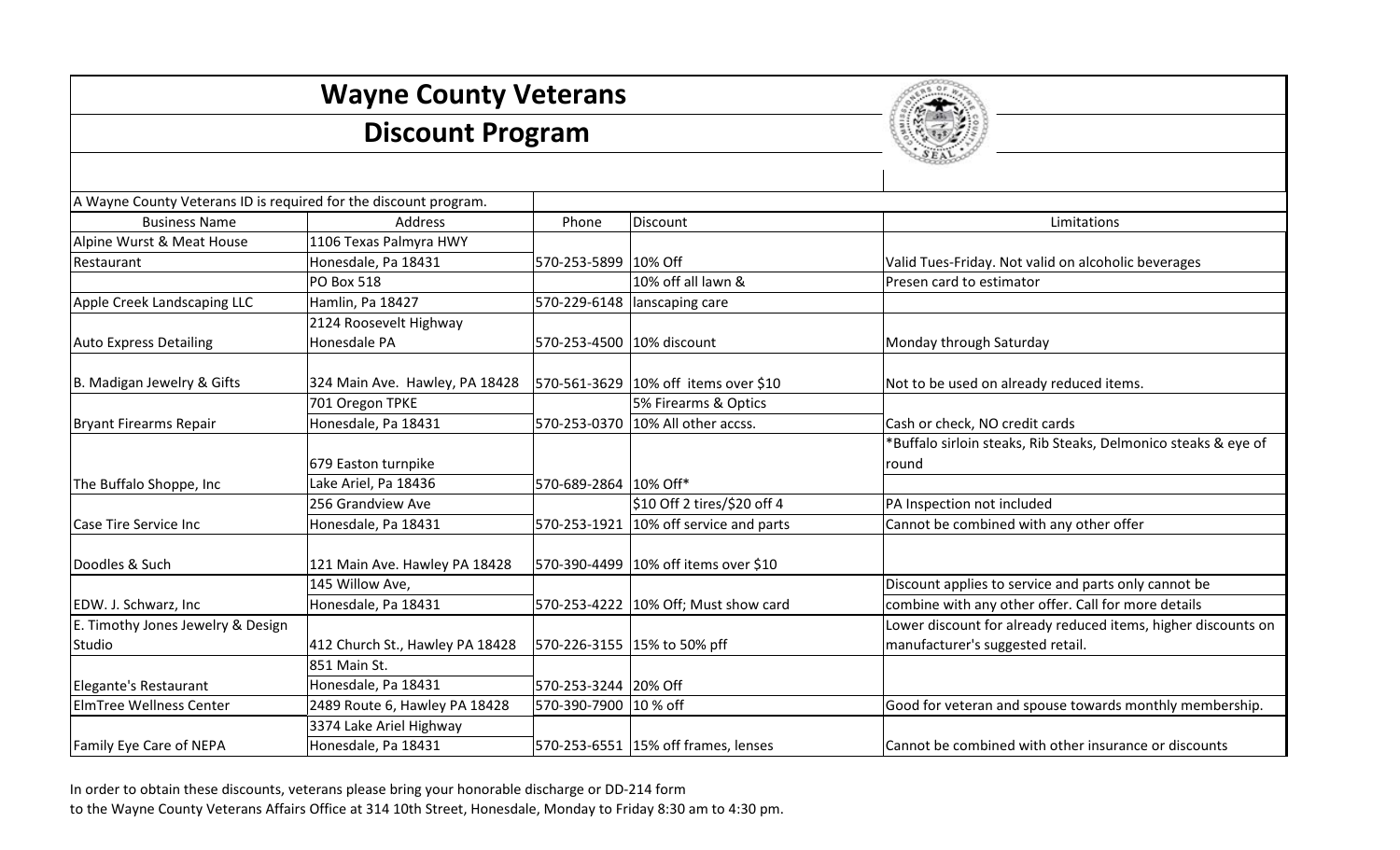| Fiesta on Main               | 1139 Main St.                                                        |                           |                                       | Cannot be combined with coupons, senior discount, |
|------------------------------|----------------------------------------------------------------------|---------------------------|---------------------------------------|---------------------------------------------------|
| <b>Mexican Restaurant</b>    | Honesdale, Pa 18431                                                  | 570-352-3700 15% Off      |                                       | or other in-house specials and discounts          |
|                              |                                                                      |                           |                                       |                                                   |
| Miss Elly's Antiques         | 518 Church St. Hawley PA 18428                                       | 570-226-7513 10% discount |                                       | Excluding already reduced items                   |
|                              | 40 Gravity Planes Rd                                                 |                           |                                       |                                                   |
| <b>Gravity Inn</b>           | Waymart, Pa 18472                                                    | 570-488-6918 15% Off      |                                       | Must Show ID                                      |
|                              | 60 Brook Rd                                                          |                           |                                       | Must Show ID                                      |
| The Halfway House Resturaunt | Honesdale, Pa 18431                                                  | 570-253-6356 10% Off      |                                       | Alcohol not included in discount                  |
|                              | 1126 Hamlin HWY                                                      |                           | \$1.00 Off Exterior Wash              |                                                   |
| Hamlin Car Wash Inc.         | Lake Ariel, Pa 18427                                                 |                           | 570-698-0880 \$2.00 Off Deluxe Wash   | Soft cloth tunnel wash only                       |
|                              | 1284 Hamlin HWY                                                      |                           |                                       | Military Family only                              |
| Harlin's Place               | Lake Ariel, Pa 18427                                                 | 570-698-1415 10% Off      |                                       | Must show ID                                      |
|                              | 738 Main St.                                                         |                           |                                       |                                                   |
| Honesdale Eye Center         | Honesdale, Pa 18431                                                  |                           | 570-253-0560 10% off complete glasses | <b>Frames and Lenses</b>                          |
|                              |                                                                      |                           |                                       |                                                   |
| Here & Now Brewing Co.       | 645 Main St., Honesdale, PA 18431 570-253-0700 20% off food purchase |                           |                                       |                                                   |
|                              | 577 Hamlin Highway                                                   |                           |                                       | Some exclusions may apply at certain times        |
| Jake's Carpet                | Hamlin, Pa 18427                                                     | 570-689-7188 15% Off      |                                       | Hours vary by season                              |
|                              | 951 Main St.                                                         |                           |                                       |                                                   |
| Jennz Café                   | Honesdale, Pa 18431                                                  | 570-253-3231 10% Off      |                                       |                                                   |
|                              | 901 Main St.                                                         |                           |                                       |                                                   |
| Jerry Land Jewelers          | Honesdale, Pa 18431                                                  | 570-253-5881 20% Off      |                                       | Reg Price items good and service                  |
|                              | 301 Erie St.                                                         |                           |                                       |                                                   |
| Kitchen Center               | Honesdale, Pa 18431                                                  | 570-253-6363 10% Off      |                                       |                                                   |
|                              | 526 Main St.                                                         |                           |                                       |                                                   |
| Laurel's Coffee Grinder      | Honesdale, Pa 18431                                                  | 570-253-4774 10% Off      |                                       | Not to be used with any other discount or offers. |
|                              | Rt 191 & Maple Ave                                                   |                           |                                       |                                                   |
| Liberty Restaurant           | Lake Ariel, Pa 18427                                                 | 570-698-6404 10% Off      |                                       | Can not be combined w/any other offers            |
|                              | 630 Hamlin HWY                                                       |                           |                                       |                                                   |
| Lori's Corner Kitchen        | Hamlin, Pa 18427                                                     | 570-689-7080 10% Off      |                                       |                                                   |
|                              | 612 Hamlin HWY                                                       |                           |                                       |                                                   |
| <b>Main Street Jewelers</b>  | Hamlin, Pa 18427                                                     | 570-689-0100 20% Off      |                                       | Not used with any other promotion                 |
|                              | 1095 Texas Palmyra HWY                                               |                           |                                       |                                                   |
| Memory Lane Candy            | Honesdale, Pa 18431                                                  |                           | 570-253-0815 10% Off Entire Purchase  |                                                   |

In order to obtain these discounts, veterans please bring your honorable discharge or DD-214 form to the Wayne County Veterans Affairs Office at 314 10th Street, Honesdale, Monday to Friday 8:30 am to 4:30 pm.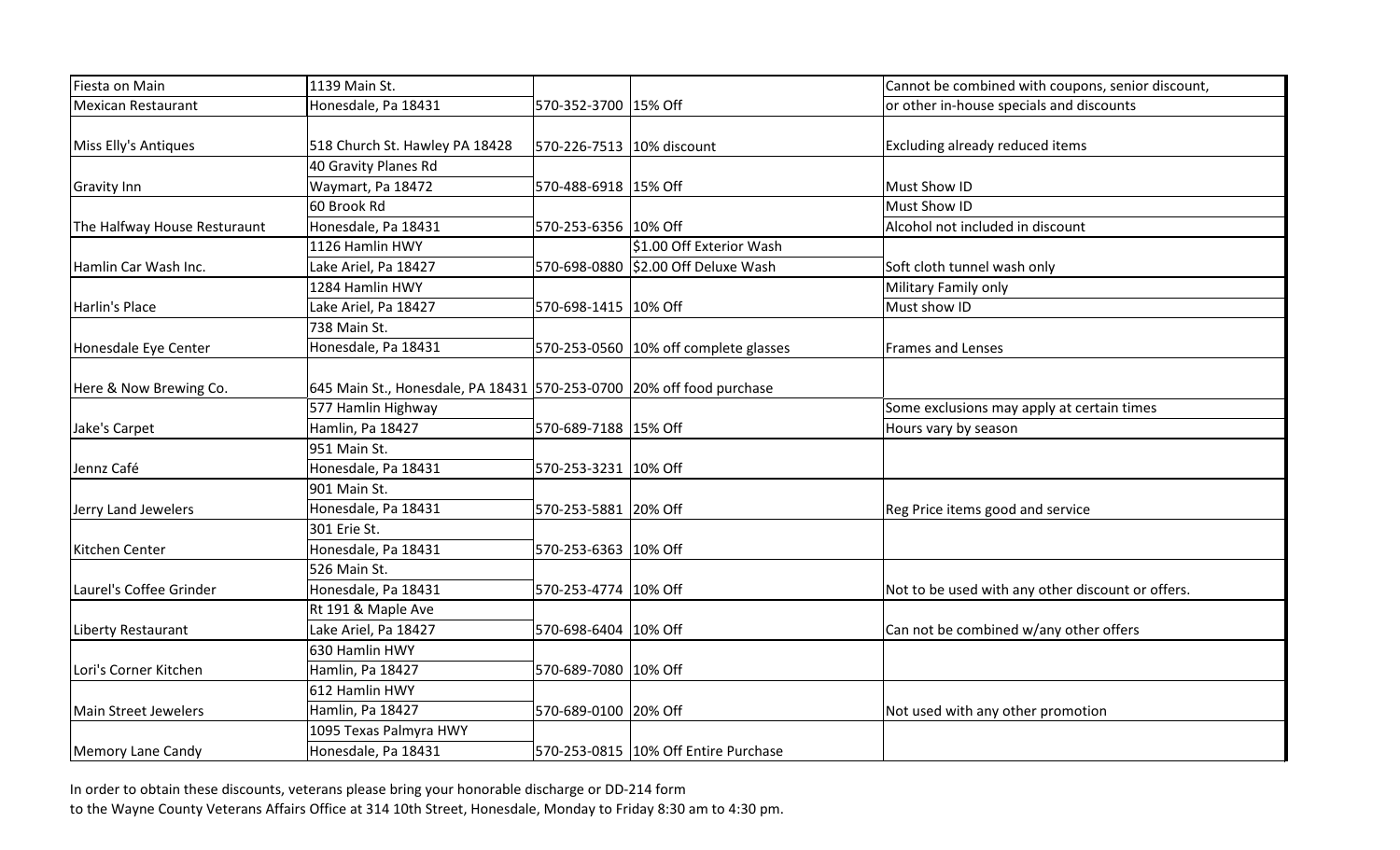|                                 | 511 Main St.                                          |                           |                                                   |                                                                  |
|---------------------------------|-------------------------------------------------------|---------------------------|---------------------------------------------------|------------------------------------------------------------------|
| Mick's Barber Shop              | Honesdale, Pa 18431                                   |                           | 570-253-2910 \$5.00 Off Ultimate Shave            |                                                                  |
|                                 | 926 Delaware St.                                      |                           | \$300 Off closing costs on                        |                                                                  |
| Mortgage Network Inc.           | Scranton, Pa 18509                                    | 570-961-5174 VA loans     |                                                   | Excludes VA/PHFA Combined loans                                  |
| Nature's Grace Natural          | 947 Main St.                                          |                           |                                                   |                                                                  |
| Food & Deli                     | Honesdale, Pa 18431                                   | 570-253-3469 5% Off       |                                                   |                                                                  |
|                                 | 915 Main Street                                       |                           |                                                   | Get a free box of target ammo with gun purchase                  |
| <b>Northeast Firearms</b>       | Honesdale, Pa 18431                                   |                           | 570-253-4735 10% Off Ammo purchase                | Up to a \$20 value                                               |
|                                 | 307 Main Ave., Hawley, PA                             |                           |                                                   |                                                                  |
| Other Shop 2                    | next to The Dime Bank                                 |                           | 570-226-5361 50% off clothing                     | Clothing is free for anyone in need                              |
|                                 |                                                       |                           |                                                   |                                                                  |
| Paulie's Hot Dog                | 403 Park St. Honesdale, PA 18431 570-253-1998 15% off |                           |                                                   |                                                                  |
| Pennstar Bank Wayne Couny       | 575 Eason TPKE                                        |                           | 1st Order of checks at no                         |                                                                  |
| <b>Branches</b>                 | Hamlin, Pa 18427                                      | 570-689-0944 charge       |                                                   | 3x5 safe deposit box at no charge for one year                   |
|                                 | 1095 Texas Palmyra HWY                                |                           |                                                   |                                                                  |
| Pennsyltucky Grill              | Honesdale, Pa 18431                                   |                           | 570-253-1300 10% Off Entire Purchase              |                                                                  |
|                                 | 221 Main Street                                       |                           |                                                   |                                                                  |
| Players Row Music Supply        | Hawley, Pa 18428                                      | 570-226-5141 10% Off      |                                                   | Must provide Veterans Card                                       |
|                                 | 2322 Easton Turnpike                                  |                           |                                                   |                                                                  |
| <b>Red Maples Golf Course</b>   | Waymart, Pa 18472                                     |                           | 570-937-4543 \$1.00 Off Per Person                | Excludes other discounts and holidays.                           |
|                                 | 416 Old Willow Ave                                    |                           |                                                   | *Discount does not apply to Rent-E-Vent, The party               |
| Rent-E-Quip, Inc                | Honesdale, Pa 18431                                   |                           | 570-253-7368 10% Off Any Rental*                  | rental division of Rent-E-Quip                                   |
|                                 |                                                       |                           |                                                   | Not applicable on Early Bird Specials; does not include alcohol; |
| The Ridge at Hotel Belvidere    | 330 Main Ave., Hawley, PA 18428                       | 570-226-2600 10% Off Food |                                                   | dine in only.                                                    |
|                                 | 605 Rt 590                                            |                           |                                                   |                                                                  |
| Ryan's Hoagies & Wings          | Hamlin, Pa 18427                                      | 570-689-3500 10% Off      |                                                   | Cannot be combined w/other offers or discounts                   |
|                                 | 920 Main St.                                          |                           |                                                   |                                                                  |
| Scarfalloto's Towne House Diner | Honesdale, Pa 18431                                   | 570-253-1311 10% Off      |                                                   | No Alcohol                                                       |
|                                 | Rte. 590 at 348                                       |                           |                                                   |                                                                  |
| Scrimalli & Ratchford Dentistry | Hamlin, Pa 18427                                      |                           | 570-689-2449 \$25 towards initial exam & cleaning |                                                                  |
|                                 | 732 Hamlin Highway                                    |                           |                                                   |                                                                  |
| Shelly's Family Restaurant      | Lake Ariel, 18427                                     | 570-689-0424 10% Off      |                                                   | Monday - Friday. No holidays                                     |
|                                 | 242 Mt. Cobb HWY                                      |                           |                                                   |                                                                  |
| <b>Snap Shots Diner</b>         | Lake Ariel, Pa 18436                                  | 570-689-2777 10% Off      |                                                   |                                                                  |

In order to obtain these discounts, veterans please bring your honorable discharge or DD-214 form to the Wayne County Veterans Affairs Office at 314 10th Street, Honesdale, Monday to Friday 8:30 am to 4:30 pm.